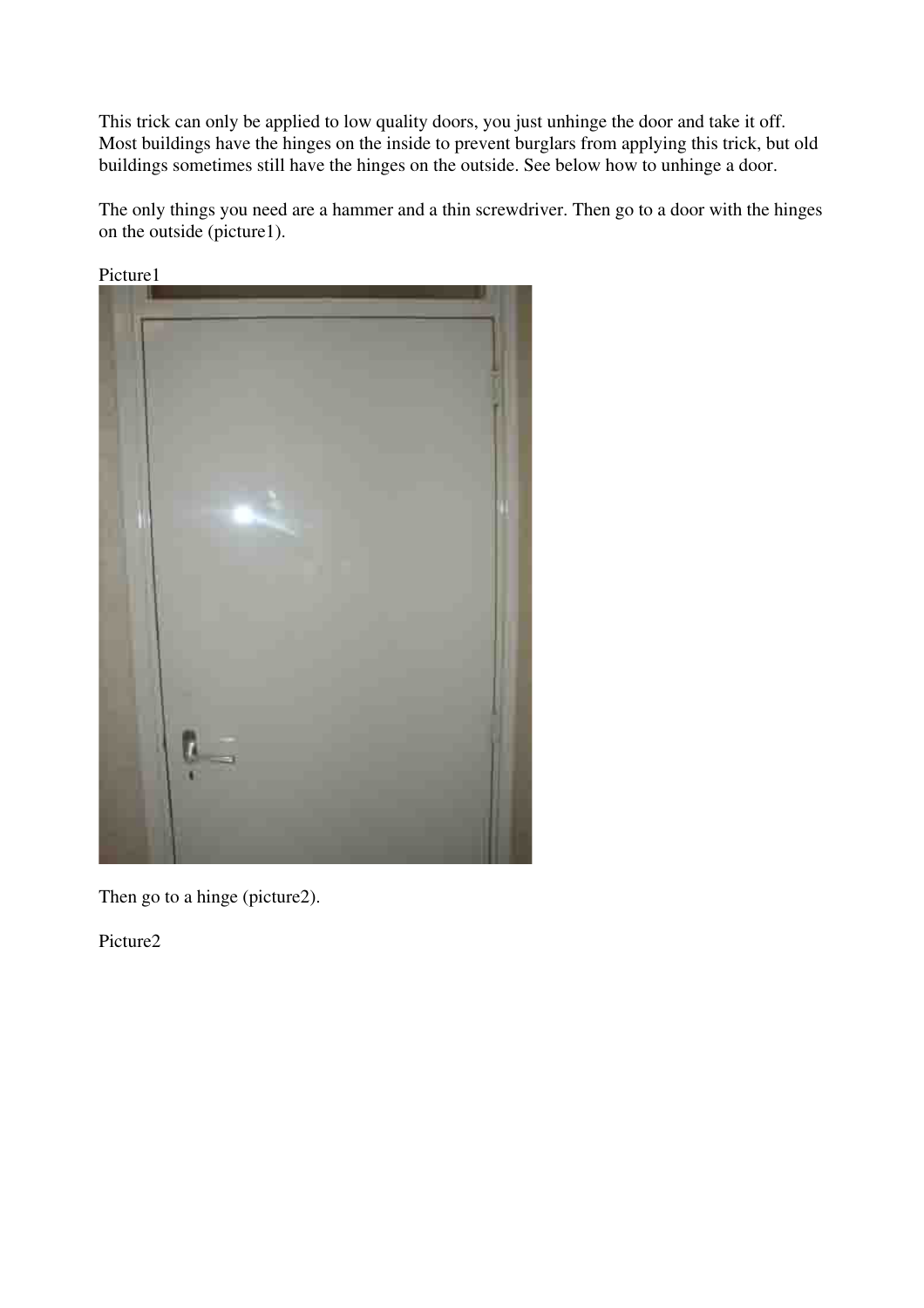

And put the screwdriver at the bottom of it (picture3).

Picture3



Then give it a few ticks with the hammer untill it comes up (picture4).

Picture4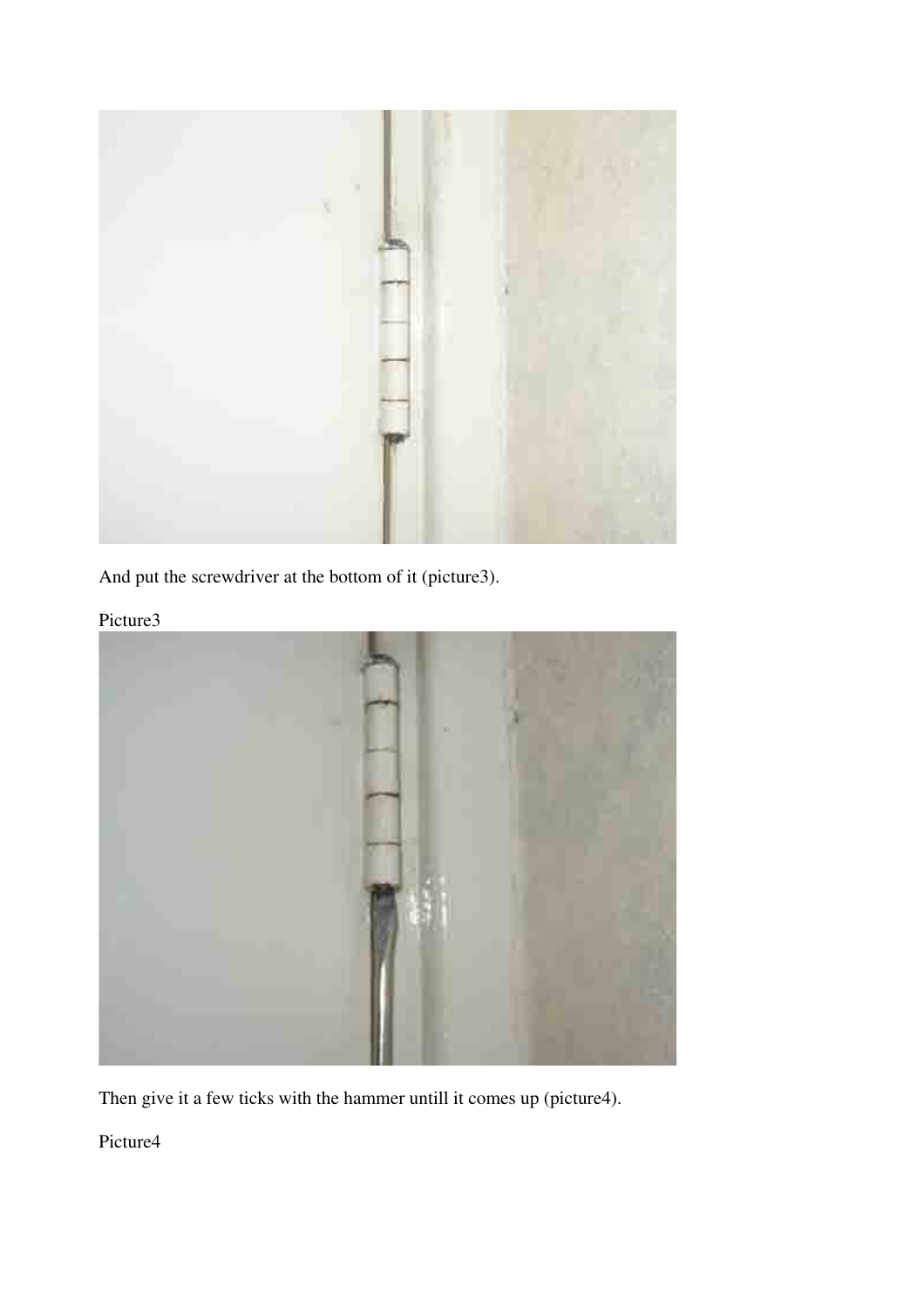

Then put the screwdriver under the head of the hinge (picture5).

Picture5



Then just ram the hinge till the longe nail is out (picture6.

Picture6